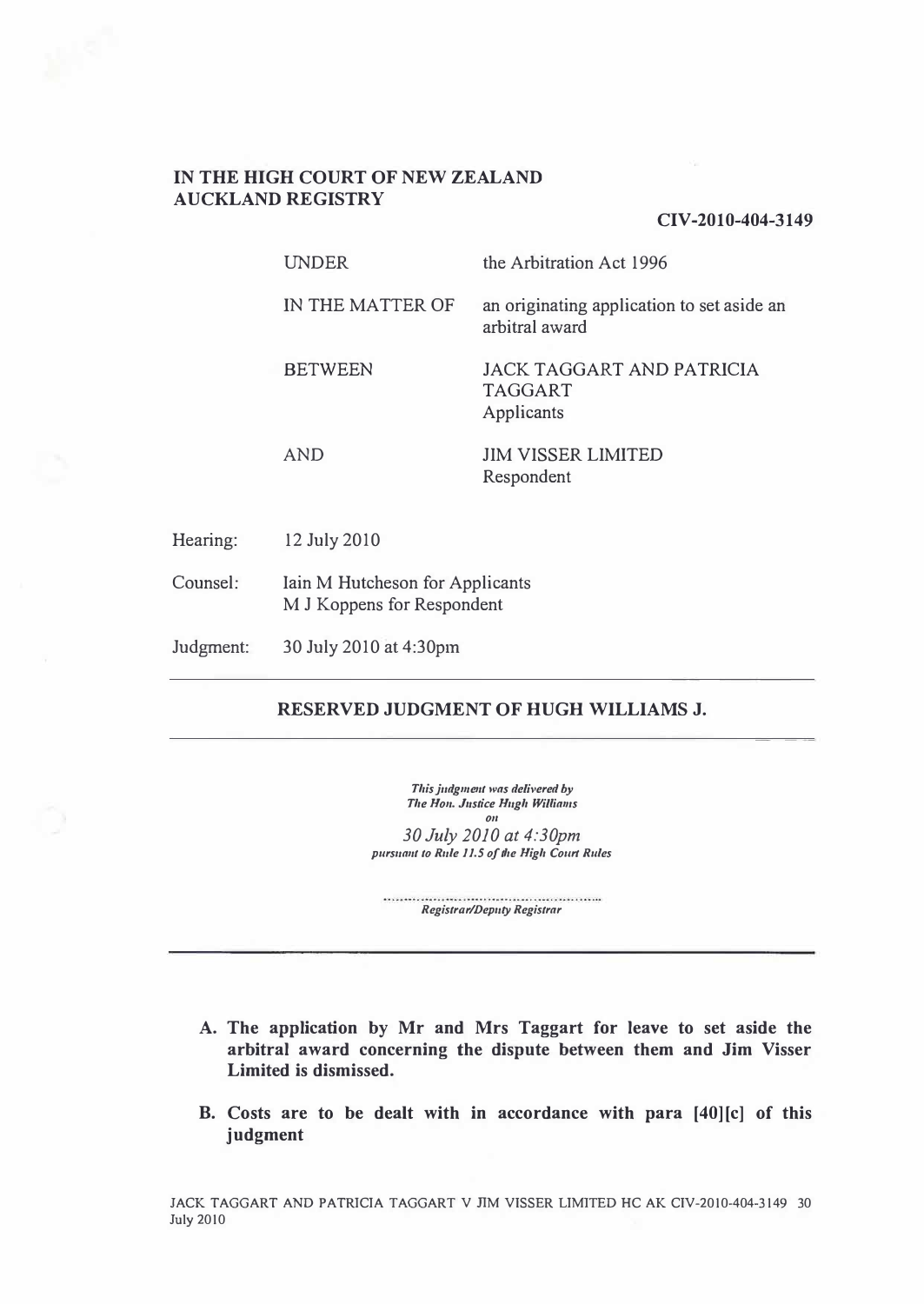# **TABLE OF CONTENTS**

#### *Paragraph*

| Introduction           | $\lceil 1 \rceil$ |
|------------------------|-------------------|
| Law                    | [4]               |
| Agreement to Arbitrate | [6]               |
| Award                  | [7]               |
| Submissions            | [25]              |
| Discussion             | $[33]$            |
| Result                 | [40]              |

#### **Introduction**

 $\cup$ 

[1] The applicants, Mr and Mrs Taylor, employed the respondent, Jim Visser Limited ("JVL"), to construct a house for them at 39 Fidelis Avenue, Snells Beach. A dispute between them in relation to the building work led to them appointing a Mr Bayley, a quantity surveyor of Auckland, as sole arbitrator. In a partial award of the arbitral tribunal, delivered on 19 February 2010, the arbitrator found that Mr and Mrs Taggart owed JVL \$43,458.74 plus \$1260 being their share of the arbitration costs paid by way of security by JVL.

[2] On 18 May 2010 Mr and Mrs Taggart applied to this Court to set aside that part of the award relating to an invoice from JVL dated February 2008, and all calculations consequently affected, on the grounds the award dealt with a dispute not contemplated by or falling within the terms of the submission to arbitration and thus containing decisions on matters beyond its scope. JVL opposes the partial settingaside application on the ground the award was within the arbitrator's jurisdiction in terms of the submission and the parties agreed the award would be final and binding.

[3] This judgment deals with Mr and Mrs Taggart's application.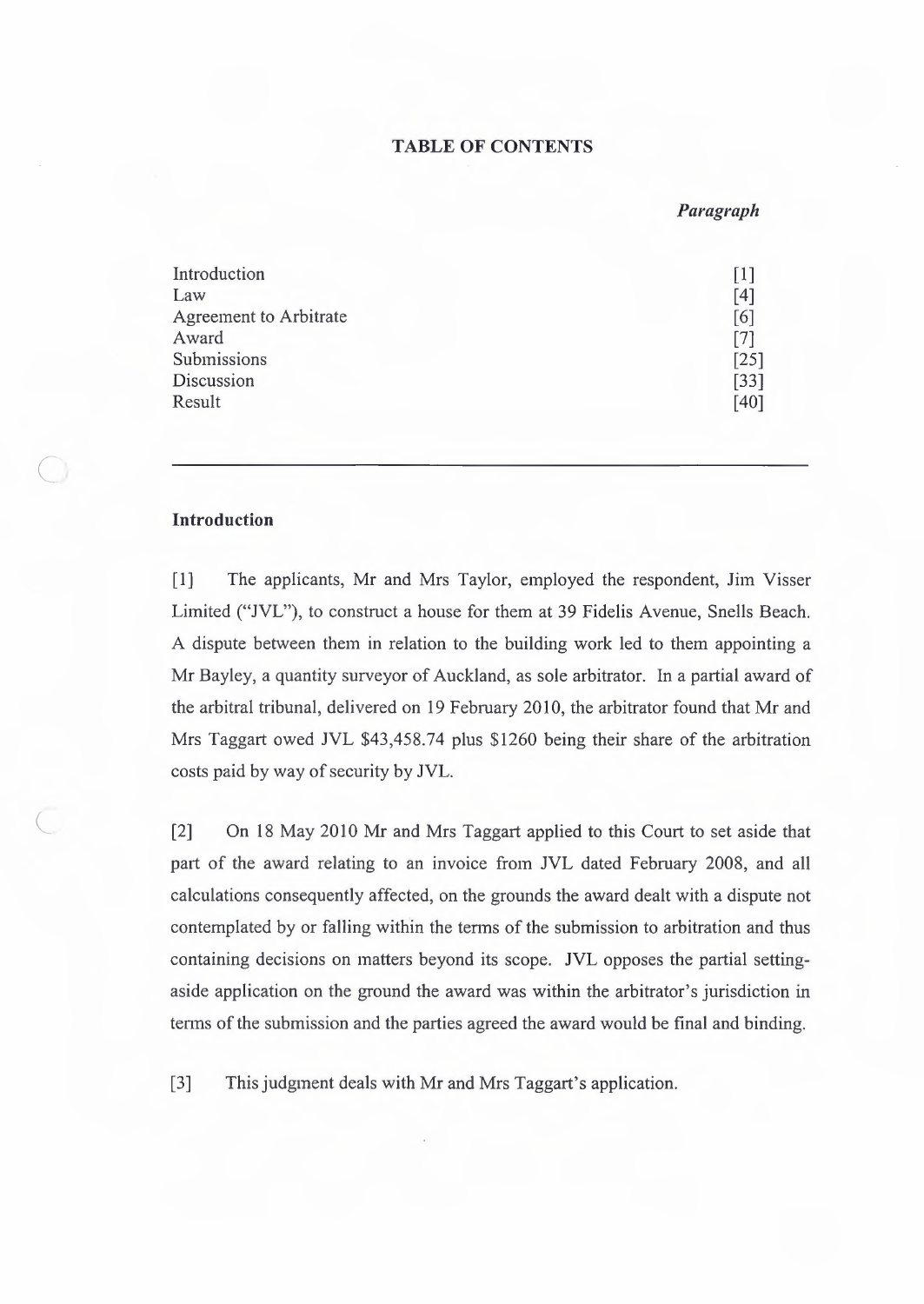[ 4] The application was brought under chapter 7 of Schedule 1 of the Arbitration Act 1996 which, as invoked in this case, reads:

# **34 Application for setting aside as exclusive recourse against arbitral award**

- ( 1) Recourse to a court against an arbitral award may be made only by an application for setting aside in accordance with paragraphs (2) and (3).
- (2) An arbitral award may be set aside by the High Court only if  $-$ 
	- (a) The party making the application furnishes proof that  $-$ 
		- (iii) The award deals with a dispute not contemplated by or not falling within the terms of the submission to arbitration, or contains decisions on matters beyond the scope of the submission to arbitration, provided that, if the decisions on matters submitted to arbitration can be separated from those not so submitted, only that part of the award which contains decisions on matters not submitted to arbitration may be set aside ...

[5] It is to be noted that Mr and Mrs Taggart did not claim that the award was in conflict with the public policy of New Zealand because the rules of natural justice were breached.<sup>1</sup>

#### **Agreement to arbitrate**

 $\subset$ 

[6] Between 26 November 2008 and 22 January 2009, the parties to the dispute severally executed an arbitration agreement referring "all matters in dispute or difference between them or any of them arising out of or in connection with" the erection of Fidelis Avenue to Mr Bayley and provided they would "abide by the award of the arbitrator" and that the "award determination and directions of the

 $<sup>1</sup>$  Clause 34(6)(b).</sup>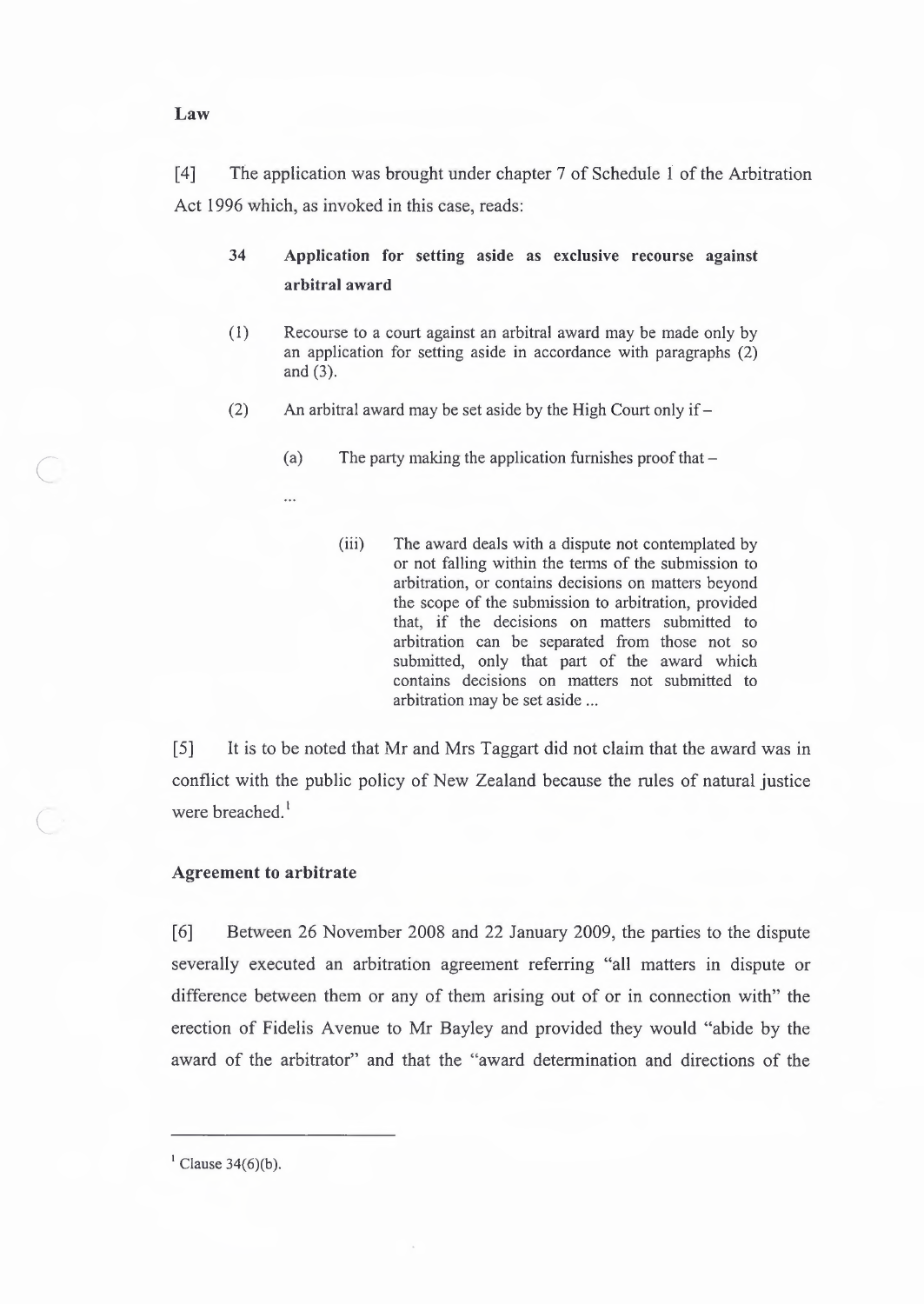arbitrator should be final and binding upon the parties".<sup>2</sup> The parties expressly requested the arbitrator to give reasons for his "award but these shall not form part thereof".<sup>3</sup>

#### **Award**

*C* 

[7] The arbitrator first recounted the procedural history of the matter including the pre-hearing timetable and the service of the claim and defence (not included in the case before this Court) and the arbitration hearing itself on 15 June 2009. Mr and Mrs Taggart drew inferences of forgetfulness or omission on the part of the arbitrator from the fact that the award was not delivered until 19 February 2010, a delay partly attributable to bereavement.

[8] The arbitrator then rehearsed the factual background, the building and resource management applications, JVL's performance pursuant to the agreement including changes in the scope of the work and its progress.

[9] Under the heading "Payments" the arbitrator recorded:

26 **Mr** Visser made progress claims from October 2006 to April 2008. By April 2008 the relevant amounts claimed by Mr Visser and payments made by Mr and Mrs Taggart were as follows:

| <b>Month</b>           | <b>Amount claimed</b> | <b>Paid Amount (incl GST)</b> |
|------------------------|-----------------------|-------------------------------|
| February 2008          | \$42,530.05           | \$31,280.05                   |
| March 2008             | \$26,372.80           | Nil                           |
| April 2008             | \$29,473.44           | Nil                           |
| 3 month totals:        | \$98,376.29           | \$31,280.05                   |
| Deduct payments        | \$31,280.15           |                               |
| <b>Balance claimed</b> |                       |                               |
| but not paid:          |                       |                               |

[10] At the heart of Mr and Mrs Taggart's present application is the submission that the entry for February 2008 was erroneously included by the arbitrator as the invoice for that month was not in dispute. If accepted, that would alter the

 $2$  Clauses 1-4.

<sup>&</sup>lt;sup>3</sup> Clause 5.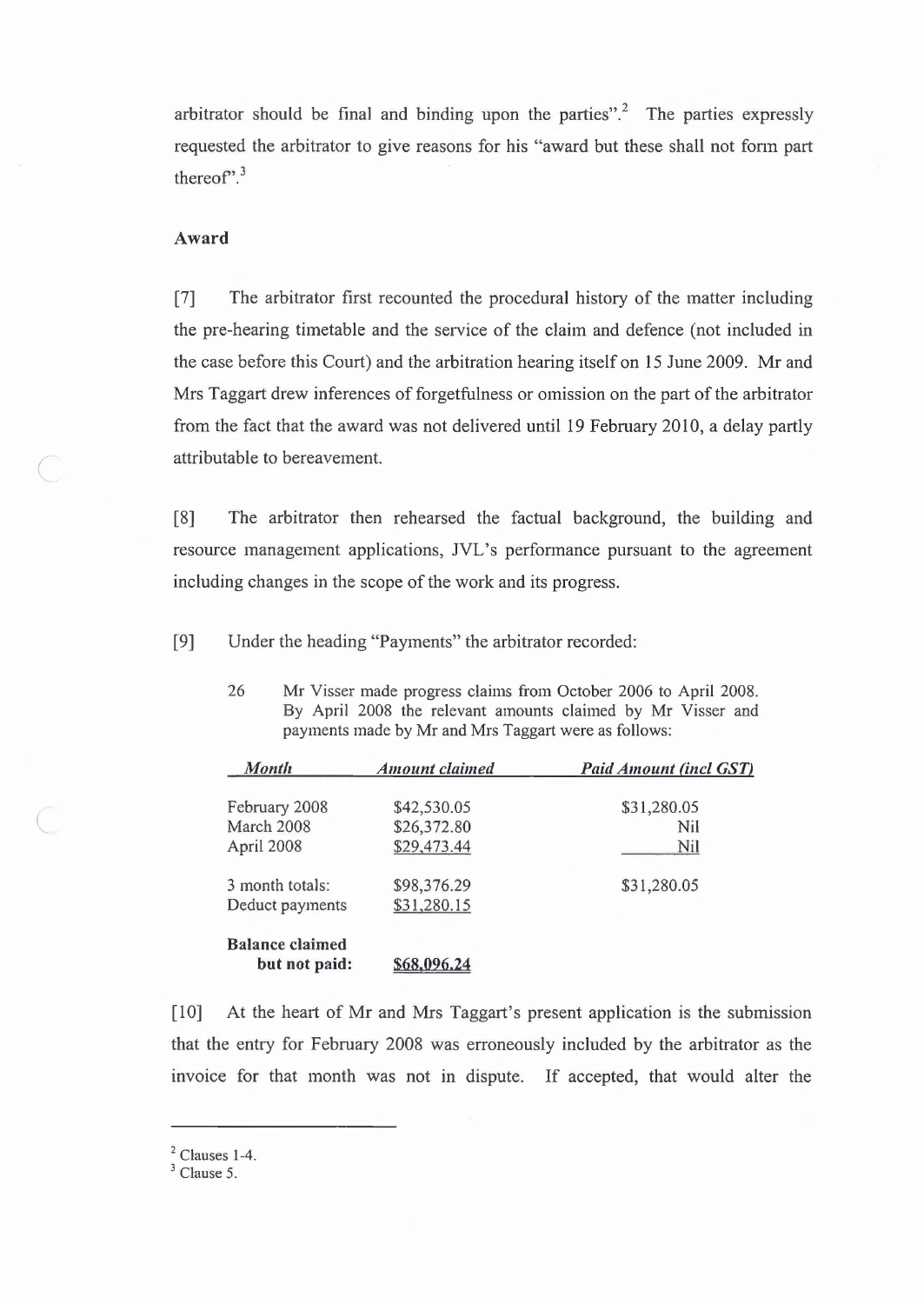"3 month totals", remove all reference to the amount paid for February 2008, and amend the balance.

[ 11] The arbitrator then continued his recitation of the facts including JVL ceasing work in late April 2008 and the preparation of the claim.

[12] He then worked his way through the claims and defences in relation to each aspect of the work, first listing Mr and Mrs Taggart's position then JVL's position, commenced his findings at para 45 and listed his conclusions in relation to each issue $<sup>4</sup>$  and the outcome of each claim. The net result, he held, was that Mr and Mrs</sup> Taggart were to pay JVL the balance claimed but not paid of \$60,096.24 less a deduction for remedial work (\$24,637.50) to leave a balance payable of \$43,458.74. Because of what they claim are the arbitrator's errors in relation to the February 2008 payment recounted above, Mr and Mrs Taggart say the balance claimed but unpaid should be reduced to \$55,846.24 and the amount payable by them to \$31,208.74.

[13] The arbitrator then dealt with interest - unclaimed by either party  $-$  and the arbitration costs, to reach the conclusion earlier noted.

[14] Mr Taggart's affidavit in support of the present application said he and his wife identified two errors when they first read the award, one of which has since been acknowledged by JVL and corrected by the arbitrator, and the other being the inclusion of the February 2008 invoice which was not in dispute though it was included with other invoices in an over-claim for painting which JVL subsequently acknowledged.

[15] Because the February 2008 invoice was never in dispute, Mr Taggart said "we did not provide evidence or explanation to the arbitral tribunal in relation to that invoice or the painting quote and the over-charge in the invoices for painting", the latter being the subject of an oral quote from JVL, details of which and the invoices for which he put in evidence.

 $<sup>4</sup>$  At para 52.</sup>

*(* 

 $\subset$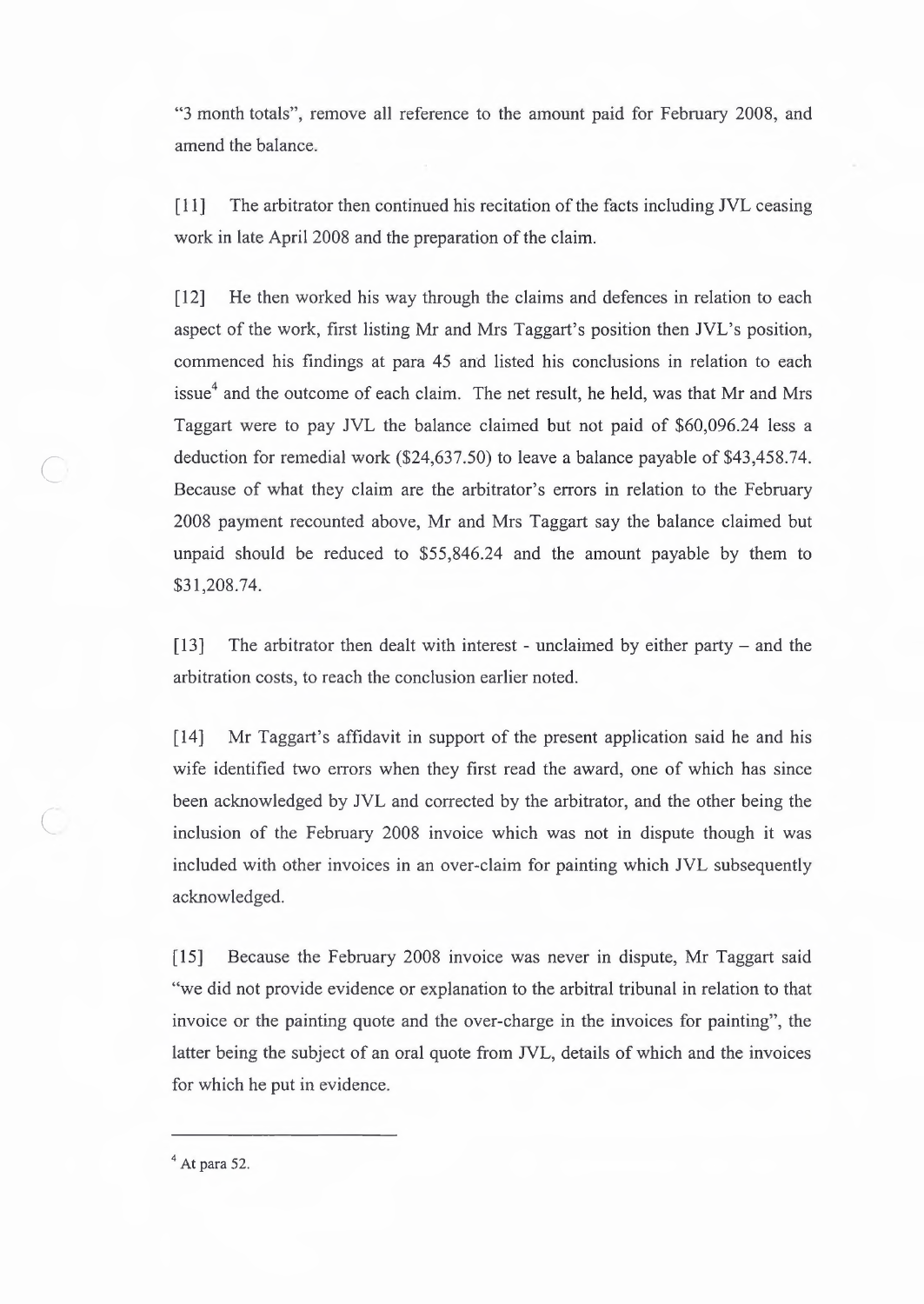[16] He said the February invoice was part-paid on 2 April 2008 in the sum of \$31,280.05 calculated by deducting the second progress claim for painting and paying the balance in full. The further claim for painting in the April invoice was left unpaid as Mr and Mrs Taggart were seeking to set this off against remedial work NL had failed to complete. That, he said, was confirmed by an email from JVL on 22 May 2008 which said:

... the outstanding payments for the painting and overlay are \$6478.24 plus GST and \$15,500 plus GST respectively (these amounts have been added to your April invoice)".

[17] JVL's subsequent invoices had a handwritten notation that they were payment claims under the Construction Contracts Act 2002 plus other annotations, but made no claim for the invoice for February 2008.

*C* 

[ 18] Subsequent invoices and correspondence, Mr Taggart said, were directed only at the March and April 2008 invoices and not that for February.

[19] Correspondence with Mr Bayley ensued after delivery of his award, raising both errors which Mr and Mrs Taggart claimed. Correspondence between the parties' legal advisers also occurred without complete agreement.

[20] However, on 25 March 2010, Mr and Mrs Taggart sent JVL a cheque for \$31,208.74 "which is tended [sic] in full and final settlement of all matters including the subject matter of the arbitration, the award, costs and the building work carried out on our property" but on two conditions relating to aspects of the building work. The letter said that if the "terms of settlement are not acceptable then the cheque must be returned to us and we do not authorise the banking of the cheque on any basis other than the terms under which it has been tendered, namely, in full and final settlement of all matters." The cheque was presented and honoured.

[21] On 29 March 2010 JVL's counsel wrote to Mr and Mrs Taggart's counsel saying the "monies paid have be [sic.] receipted on account" as the sum was "not accepted in full settlement and my client will be pursuing the balance due", a comment that was confirmed in a letter from JVL to Mr and Mrs Taggart dated 26 March 2010.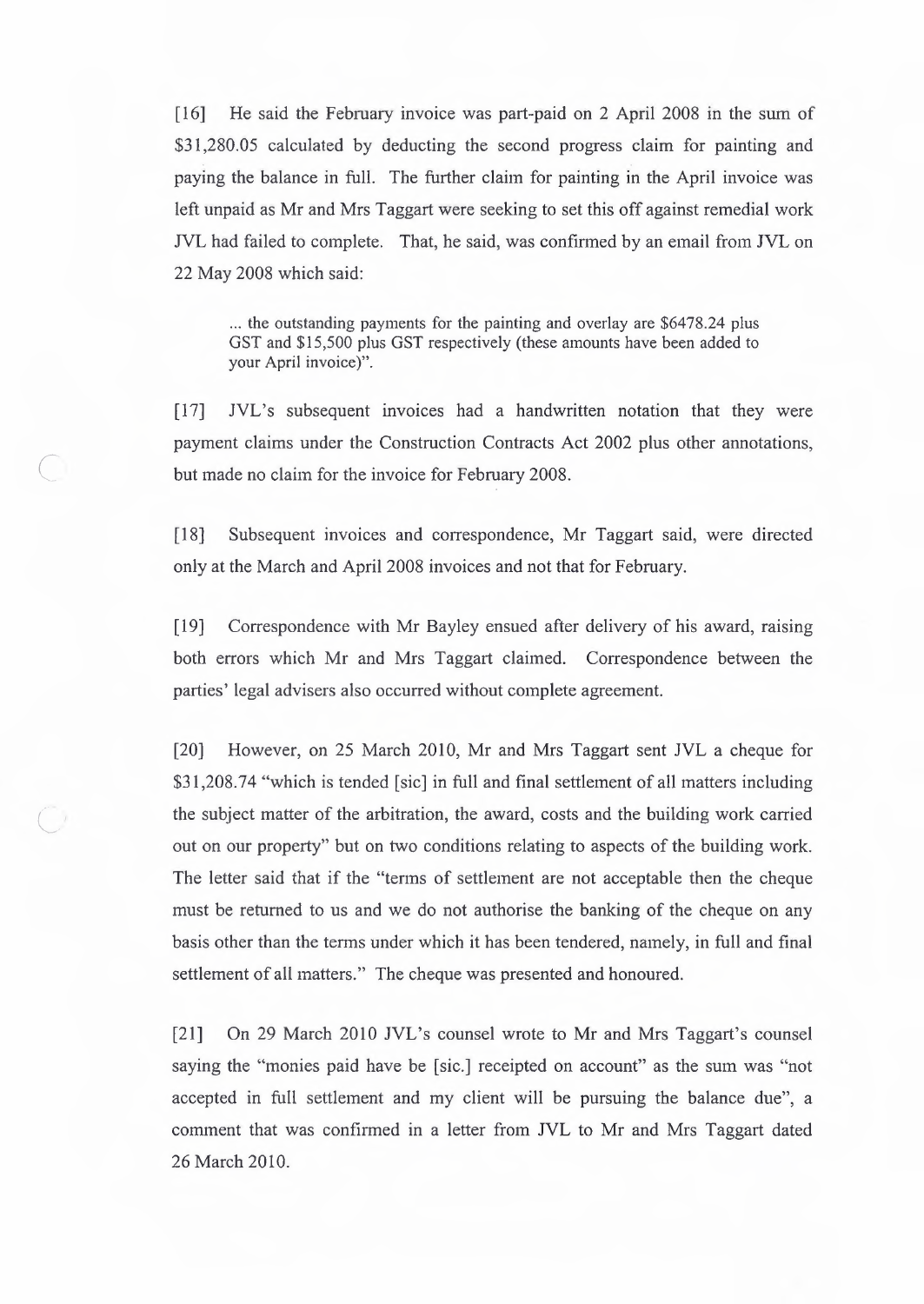(22] On 26 April 2010 Mr Bayley responded to counsel for both parties saying that, with the agreement of the parties, his award had been amended under Art.33 of the First Schedule to the Arbitration Act 1996 by reducing the "balance claimed but not paid" figure in para 26 from \$68,096.24 to \$67,096.24 with consequential arithmetical adjustments in the award resulting in Mr and Mrs Taggart owing NL \$43,718.74.

(23] However, as far as the February 2008 invoice was concerned, Mr Bayley noted the issue was raised after the time limit set out in Art.16(2) of the First Schedule to the Arbitration Act 1996 and, further, that he remained unconvinced that what occurred amounted to an arithmetical error which Art.33 entitled him to correct. If the parties intended to pursue the matter towards an additional award, Mr Bayley would have been prepared to consider the issue following submissions.

(24] Nothing further occurred in that arena and Mr and Mrs Taggart brought this application, though Mr Visser's affidavit opposing the application (and claiming interest and additional costs) said that JVL had offered to have all issues detennined by the arbitrator or, if preferred by Mr and Mrs Taggart, by the Disputes Tribunal. Mr and Mrs Taggart disagreed because they did not wish to have the new issues of interest and costs being brought into the arbitration.

#### **Submissions**

*(* 

[25] For the applicants, Mr Hutcheson submitted the above factual analysis showed JVL orally quoted for the painting for Fidelis Avenue in the sum of \$27,000 plus GST and JVL invoiced a painting progress claim for \$11,500 plus GST on 31 January 2008, which Mr and Mrs Taggart paid in full. The next painting progress claim was for \$10,000 plus GST in a JVL invoice dated February 2008 but there was no claim for painting in its 31 March 2008 invoice. Mr and Mrs Taggart paid all the February invoice, other than the painting component, in early April but JVL claimed all the outstanding painting, namely \$15,500 plus GST in its 30 April 2008 invoice. Mr and Mrs Taggart paid none of that invoice because they thought they were entitled to set-off the sum claimed against outstanding remedial work thus the outstanding painting claim was only the \$15,500 plus GST.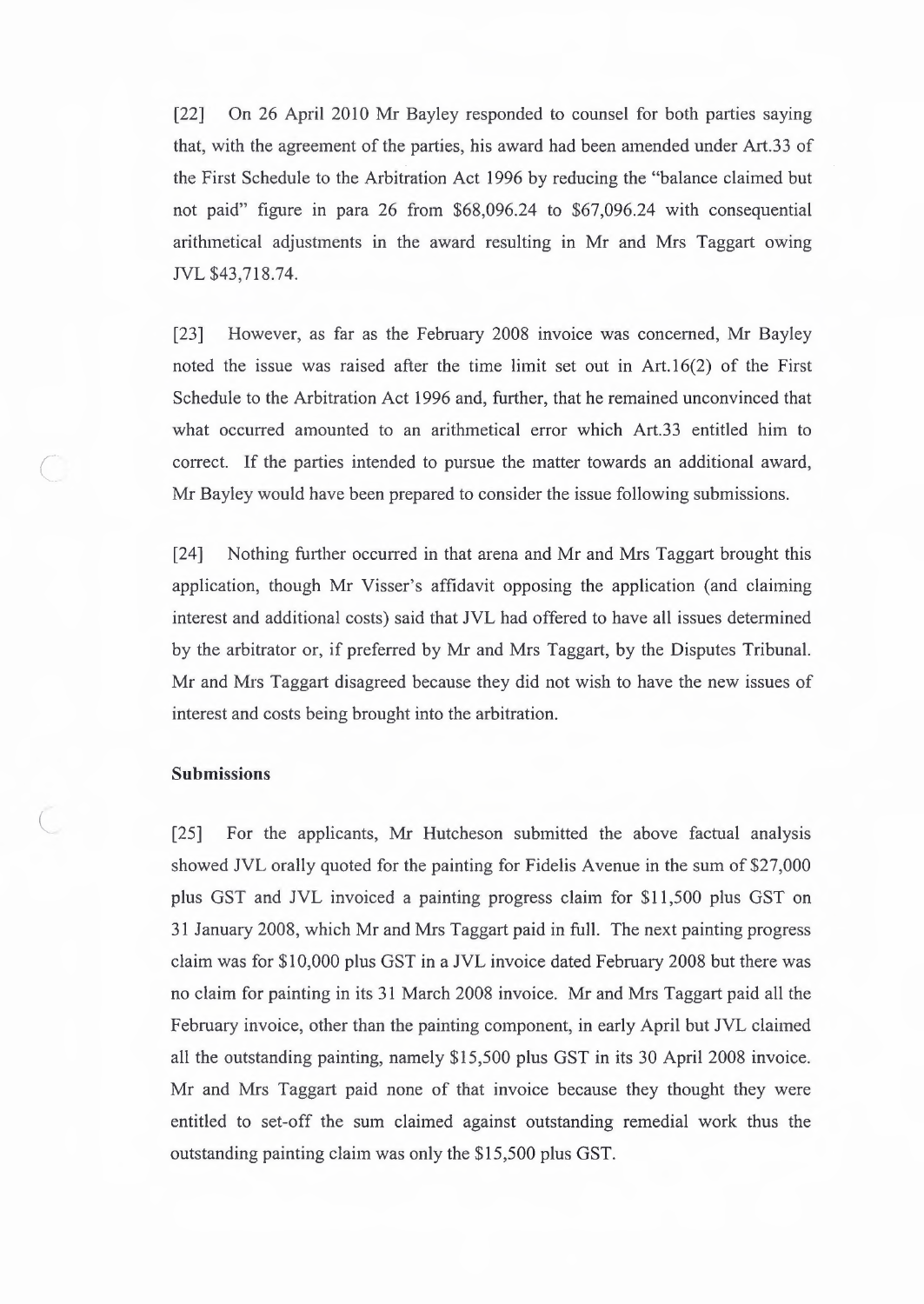[26] Adding up all the painting invoices from January to April 2008 at face value, totalled \$37,000 plus GST, but the February and April invoices at face value only summed to \$27,500. Thus, he submitted, the arbitrator erred in his approach when he included the value of painting including GST in the sum of \$30,375 in his award and deducted \$12,100 for defective work. He claimed the arbitrator's total of \$68,096.24 for "balance claimed but not paid" included the whole of the February, March and April 2008 and deducted the part-payment of the February invoice.

[27] Noting the lengthy delay in delivery of the award and the informal nature of the arbitration, he submitted the arbitrator overlooked that the February 2008 invoice was never put in issue by Mr and Mrs Taggart and should not have have featured in the award, particularly as they made no submissions on it.

[28] Mr Hutcheson noted Mr Visser's affidavit dealt with issues other than the suggested error and said he was "not sure what [Mr Bayley] did and did not take into account".

[29] For JVL, Mr Koppens stressed the lengthy line of authority at the highest level, to the effect that once parties have chosen arbitration, absent manifest error, the Courts will not intervene in an award: *Gold and Resource Developments (NZ) Limited v Doug Hood Limited.5* The Court of Appeal said, as Mr Koppens pointed out, that the Arbitration Act 1996 favours "finality, certainty and party autonomy."<sup>6</sup>

[30] He said JVL did not accept there was a factual error in the award, still less a clear one, and this application was an attempt by Mr and Mrs Taggart to re-litigate the dispute.

[31] Errors of fact only rarely warranting leave being granted to set aside awards,<sup>7</sup> he submitted it was plain the parties intended the arbitration to be binding, a factor which was against the grant of leave though not determinative.<sup>8</sup>

*C* 

<sup>&</sup>lt;sup>5</sup> Gold and Resource Developments (NZ) Limited v Doug Hood Limited [2000] 3 NZLR 318, citing the Privy Council decision in *Pupuke Service Station Limited v Caltex Oil (NZ) Limited* [1996] BCL 49 (PC) as an Appendix.

<sup>&</sup>lt;sup>6</sup> At p 332 para [52].

<sup>7</sup>*Pupuke Service Station* at 2; *Gold and Resource Developments* p 339; *Halligan v Stewart Construction Ltd* High Court Dunedin Ml45/90, 14 December 1990, Master Hansen, pp 8-13.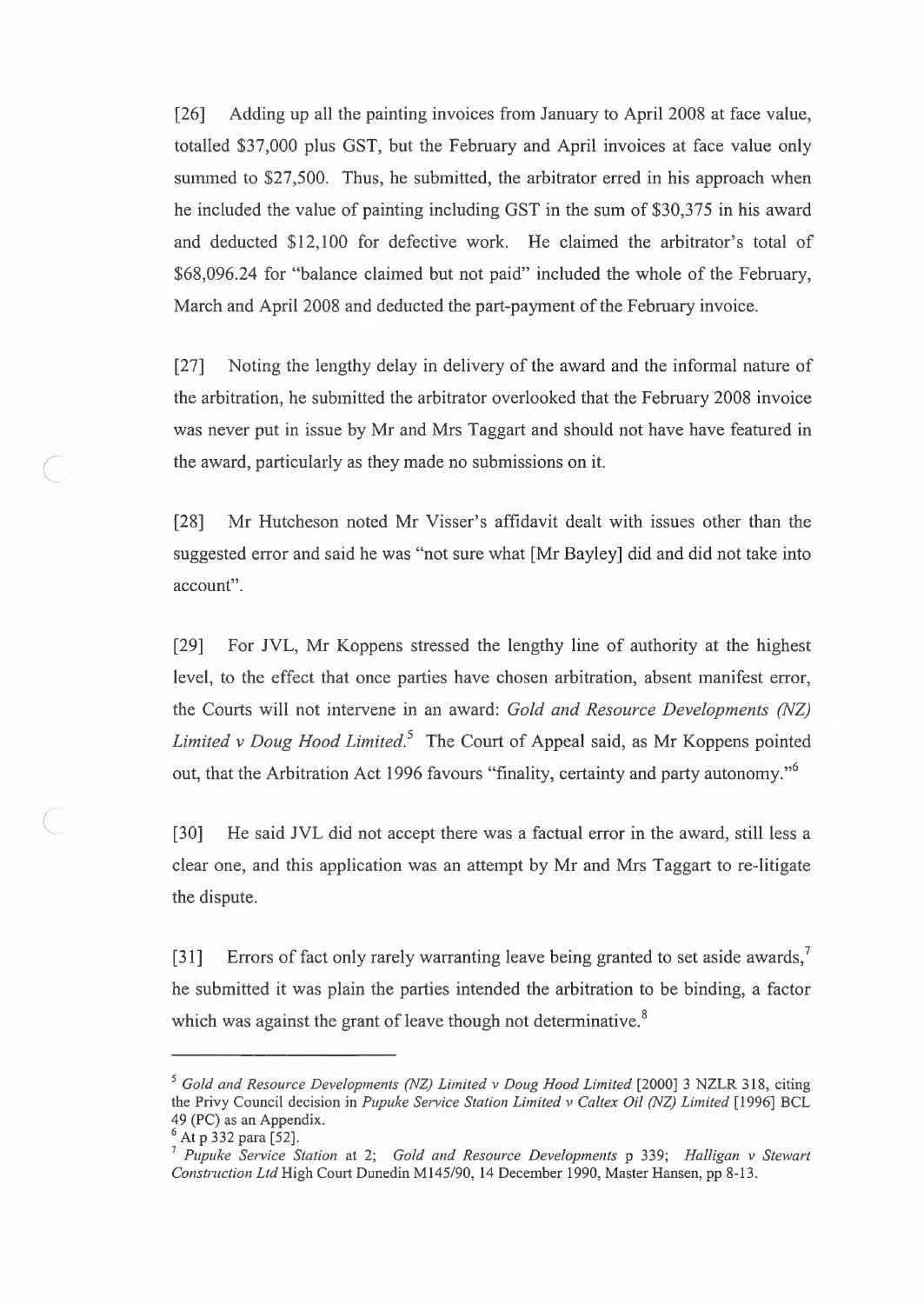[32] He then dealt with issues of interest, abuse of process, and the inherent jurisdiction, but these do not need to be detailed.

#### **Discussion**

[33] As the Court of Appeal said in *Gold and Resource Developments.'* hearings for leave should be brief and if leave is not to be granted only a short judgment is appropriate.

[34] Because this Court has decided that the application should be declined, the Reasons part of this judgment will be brief.

[35] The principal – and determinative – reason for reaching the view just expressed is that it is by no means clear that the factual basis underlying Mr and Mrs Taggart's application is made out. True, they may have considered the JVL February 2008 invoice not to be in contention, but the evidence does not demonstrate they made that view plain to JVL and the arbitrator. It is certainly possible to read the documentary evidence as supporting Mr and Mrs Taggart's view, but it is by no means plainly apparent their view was the basis on which the arbitration was undertaken. In building disputes the only issues usually alive need to be clearly spelt out. Such is not the case in this instance.

[36] In addition, the arbitrator plainly did not accept Mr and Mrs Taggart's viewpoint and, though he corrected one arithmetical error where the parties held a common view, he declined to make the further arithmetical readjustment requested, not just because he felt he was without jurisdiction so to do without consent but, plainly, because he did not accept the matter was necessarily such as Mr and Mrs Taggart contended.

[37] Those circumstances plainly tell against the grant of Mr and Mrs Taggart's application, as does the phrasing of the arbitration agreement.

..

<sup>8</sup>At 334 para [54].

<sup>9</sup>At 335-336, paras [56]-[58].